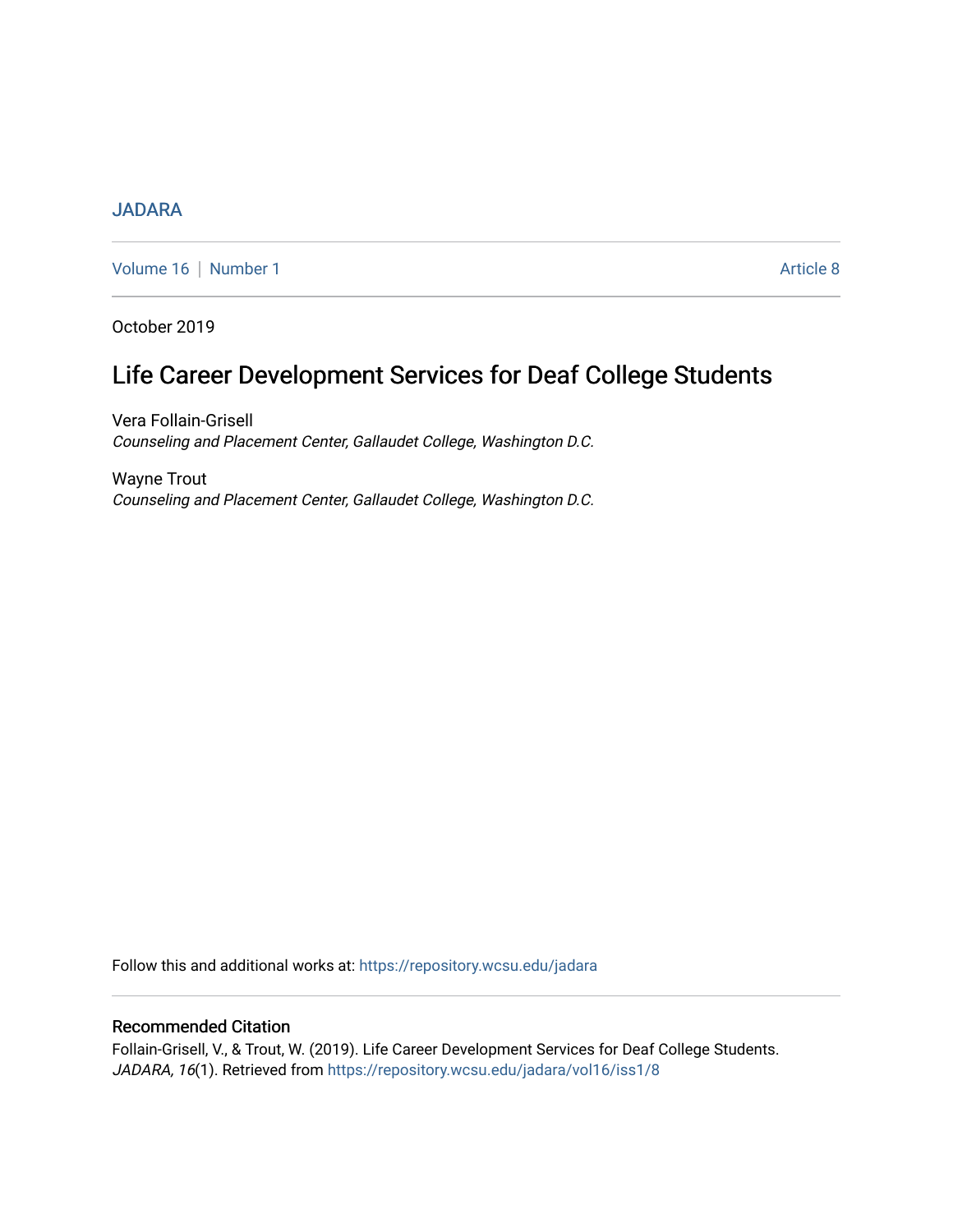# LIFE CAREER DEVELOPMENT SERVICES FOR DEAF COLLEGE STUDENTS

# Vera Follain-Grisell and Wayne Trout Counseling and Placement Center Gallaudet College, Washington, D. C. 20402

"I fell in love with my career I hope you do too'' —George Bums, 1981

In 1909 Frank Parsons (1909) introduced the 3 step method of career planning. Essen tially, this process consisted of matching "tal ents and tasks". The trait-factor approach was based on the stability of an individual's inter ests and attitudes. This problem solving orientation to career planning has in part led to its popularity among career counselors. The expediency of short-term rational plan ning often fails to address the client's needs of lifetime career adjustments. Most Ameri cans have been indoctrinated with the belief that says a career decision should be made quickly, during young adulthood, along with plans to achieve it. Though this dictum has the implication of right-wrong morality, the reality of recessive-inflationary economics, job obsolescence, and chronic unemployment remains. Hoppock (1967) points out "one-life one-career imperative" is inaccurate and to day's adults can look forward to changing jobs every three years including at least five major career changes during their lifetime. This incongruity of beliefs and reality have led many young men and women to a pro longed stage of educational exploration and non-commitment. As it is the job of the mason to point the stone correctly in order for the building to stand, the career counselor's responsibility is to aid an individual in ac quiring tools necessary for a lifetime of ca reer adjustment. Counselors can help clients identify and explore the questions that are the source of individual-environment predi caments and the basis of career growth.

The Career Counseling Unit of the Coun seling and Placement Center at Callaudet College is designed to provide the most re cent and accurate career information to the largest number of students possible.

This unit ascribes to the concept of Life Career Development, encompassing a variety of possible patterns of personal choice related to each individual's total life style. This im plies the acquisitional skills in learning how to learn, social responsibility, education, per sonal, occupation, and leisure time activities. Life career development basically is the in tegration of roles, settings, and events of a person's life. It provides a personal frame work of self-development. This process is an on-going educational/experiental component of human development. The stages of parti cular importance to students at Callaudet are delineated below. A small representation of innovative programs developed for use by Callaudet students will further describe the stages of career growth here outlined.

#### I. Vocational Expectation

Special consideration is given to the dev elopment or expectations concerning stu dents' career aspirations particularly for women and multiply-handicapped students. A unique film, "Callaudet and Beyond", por trays alumni answering frequently asked questions about their college experiences. Primarily used as a method of communicat ing work related data, this original film pro vides a secondary benefit of exposing stu dents to positive successful role models. Fre quently this is only provided by teach ers whom students have known in previous educational settings (perhaps an excellent rationale for numerous students expressing a future goal of entering educational profes sions ). Individual career counseling often

 $\mathcal{F}$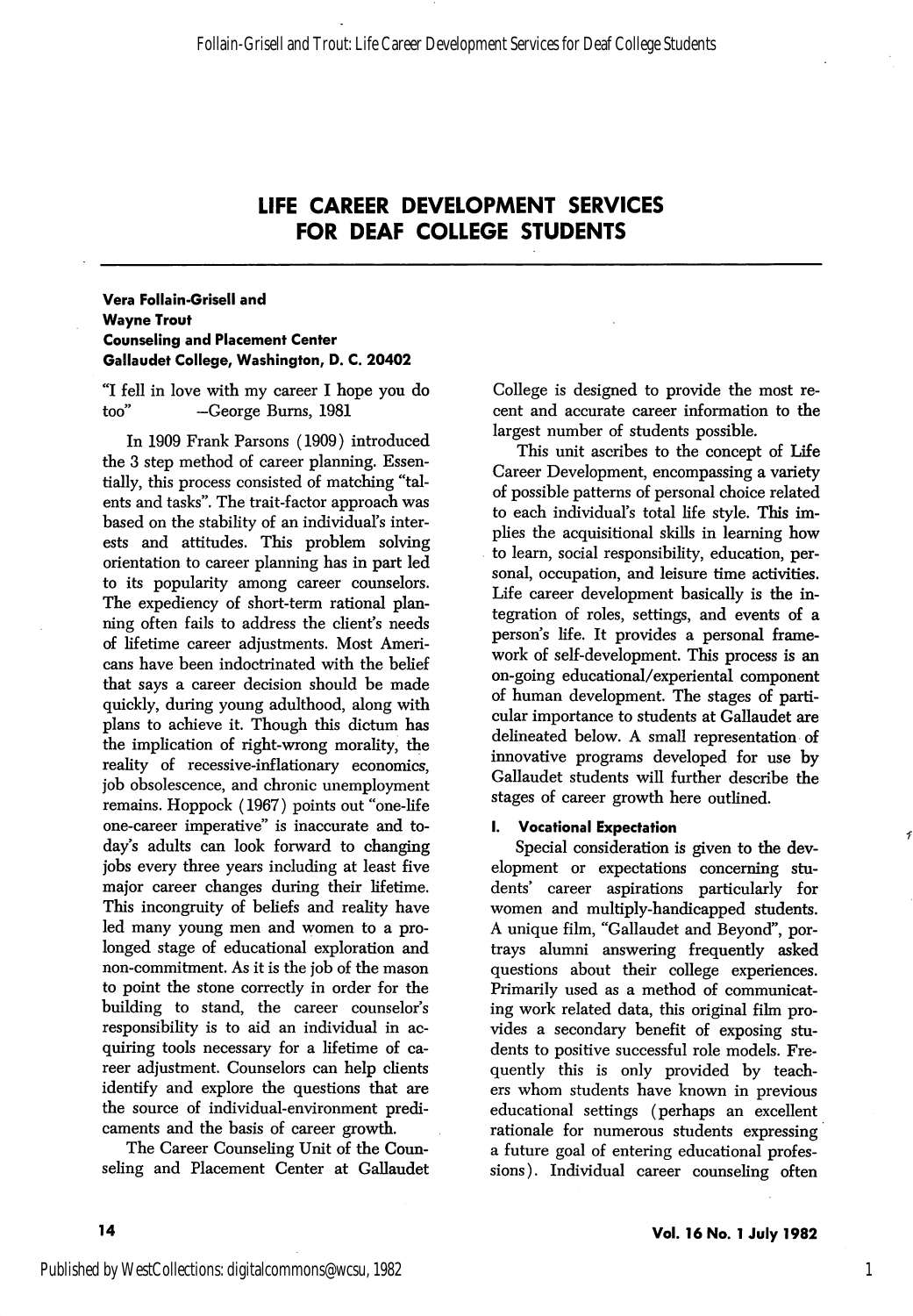# LIFE CAREER DEVELOPMENT SERVICES FOR DEAF COLLEGE STUDENTS

helps answer questions such as: "What do deaf people do?'' Summer orientation pro grams further emphasize an integrated ap proach to education. The Peer Advisor Pro gram employing upperclass students pro vides exposure to new experience careers and activities which are often new to Gallaudet students. Cultural exposure and numerous accessible programs in the Washington area also heighten students' awareness and fur ther broaden their vocational expectations.

#### II. Introspection and Assessment

Career Development is closely related to the development of self-concept. Students participating in the preparatory program be gin this process of self-awareness, personal values, and a general heightened awareness of one's environment and choices. The "Orien tation for Preparatory Students" is a formal way in which young men and women begin to think of themselves in relation to their world. As freshmen, students utilize the ca reer development course, "Freshmen Orien tation", to better examine their career-related values, beliefs, interests, aptitudes, and characteristics. Traditionally, liberal arts col leges have not offered formal courses dealing with the school-job relationship (Noretsky, Beach, 1980). For specific information con cerning the course itself, please refer to "A Mediated Course in Career Development" in the September 1980 issue of the American Annals of the Deaf.

Reviewing their own life career patterns, students gain an understanding of self-deter mination and choices in their everyday lives. Often, discussing their interests and aspira tions with a career counselor enables them to leam a process of linking similar charac teristics and skills. Numerous interests inven tories and exercises are used to initiate this process for some students stating few or no interests.

#### III. Exploration

Assessment and exploration are closely linked developmental stages. As a student uncovers information about himself, he is eager to examine this knowledge others in light of the world at large. The considera

tion of several alternate paths exposes stu dents to a wider world of vocational goals.

In a liberal arts curriculum students are required to have a varied background in sci ences, humanities, and social studies, to men tion only a few. These are nicely integrated into the exploration process, often opening new fields and possibilites otherwise undis covered.

An essential link in this stage is utilizing the myriad of one's own experiences, acquain tances, and reference materials as resources for learning. Alumni files have been recently developed to aid students in gaining first hand answers about specific careers. The Ca reer Resource Center is the foundation of this stage, compiling current and in-depth in formation, reference data, and referral re sources on thousands of career options. The primary goal of this developmental stage is learning the tools and research skills en abling students to transfer these techniques into any vocational field.

#### IV. Formation of Vocational Goals

Students equipped with accurate data concerning themselves and the world of work often are stymied by an inability to select from various alternatives. Again, the focus in this stage is to develop the skill of know ing how to make decisions rather than resolv ing an immediate conflicting situation. The "Orientation for Preparatory Students", pre viously discussed, provides some background in decision making skills. This is agumented with individual career counseling and an interactive computer guidance system (Warnath, 1969). This System of Interactive Guid ance and Information, designed by the Edu cational Testing Service in 1977 provides a staged program of information and decisions to be made. The 5 stages, values, locate, compare, planning, and strategy, continually ask a student about their preferences and proceeds to "test out" the accuracy of those decisions. The fifth stage teaches a method ology for decision making which has been practiced throughout the student's involve ment with the computer system: the ability to demonstrate how a student currently makes decisions and if he finds that pro-

2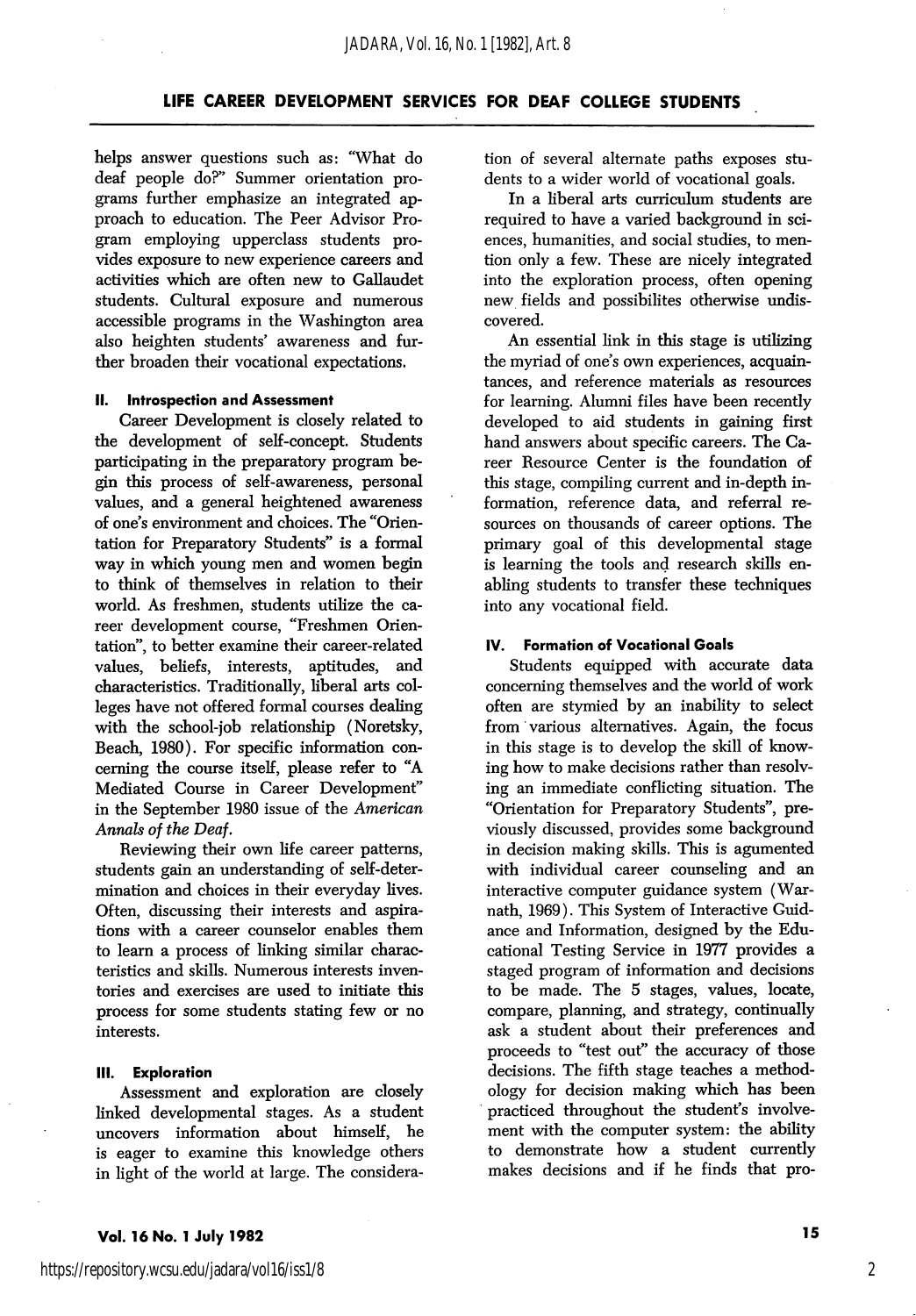# LIFE CAREER DEVELOPMENT SERVICES FOR DEAF COLLEGE STUDENTS

cess to be satisfactory. Occasionally this leads a student to transfer to a different college or type of training.

### V. Reality Testing

In preparation for the career goals which students have declared, they begin coursework in their major area of study. This pro vides more contact with professionals in the specific disciplines. Courses are one method of "testing out" career goals. Equally impor tant is discussing future plans and projects with academic advisors, continuing in-depth career counseling about alternatives for specific majors, and utilizing resources co ordinated in career counseling. Two other programs available to Gallaudet students are a cooperative education program and "Experi ential Learning Programs Off-Campus" pro viding students direct job experience related to their academic goals. "Career Videotapes" of deaf professionals and alumni discussing their careers and backgrounds give students an insightful range of personal perceptions about several professional fields. Some stu dents directly observe a career they are in terested in pursuing. This "job shadowing" enables students to question and learn many things which are not always apparent in the classroom. "Part-time and Summer Jobs" fur ther enrich a student's knowledge of his chosen field. "Career Exploration Lunches" was also offered to students bringing to gether deaf professionals and students in terested in similar career paths. This informal format encourages good interaction and sti mulates further exploration, preparing stu dents for the transition from school to em ployment.

# VI. Accessing the World of Work

The entire process of how to enter the working force is the joint responsibility of career and placement counseling. Frequently the transition from student to worker also indicates other concurrent transitions in an individual's life. Preparation for some of these changes is fundamental to a smooth ad justment. Often, skills in decision making are again utilized to review alternatives and po tential paths. The placement changes at this

time. Special senior-phobia workshops ad dress these issues directly.

## VII. Life/Career Survival

This final phase in the career process can also include job-keeping skills and co-worker relationships. However, individual career counseling and workshops also address the issues of burn-out, professional development on the job, and numerous other "surviving skills". Again, career and placement services team their talents in this area. A frequent request is how to juggle a profession, a fam ily, and personal needs in 24 hour days. Lei sure, learning, and productivity are integral components of human development and these are on-going processes at work through out an individual's life. Career counseling rec ognizes the integration of numerous factors in this development and employs method ology to address this on-going lifelong devel opment as well as immediate concerns of specific situations confronting an individual.

Career development is an active, ever changing process that encounters many ob stacles and disappointments along the way. Attitude is the germinating seed of adjustment in career education. Teachers, admin istrators, parents, and others can facilitate career attitudes. Student awareness of them selves as "workers" performing tasks at home, school, and in the community is a priority of career development. The congruity of selfconcept is an occupational role leading to the establishment of one's vocational road and well-being. An individual's ability to adjust to career obstructions is the basis for success.

Career involvement does not exist in a vacuum. Gallaudet's career counselors aid the students in discovering for themselves the fundamental questions, issues, and motiva tions of selecting a career field. The obsolete concepts of one lifetime career and the tendency to isolate job factors from a holistic concept of the person are slowly changing. It is important that a dynamic, integrated model of life career counseling emphasizes the individual's obligation to self-determina tion.